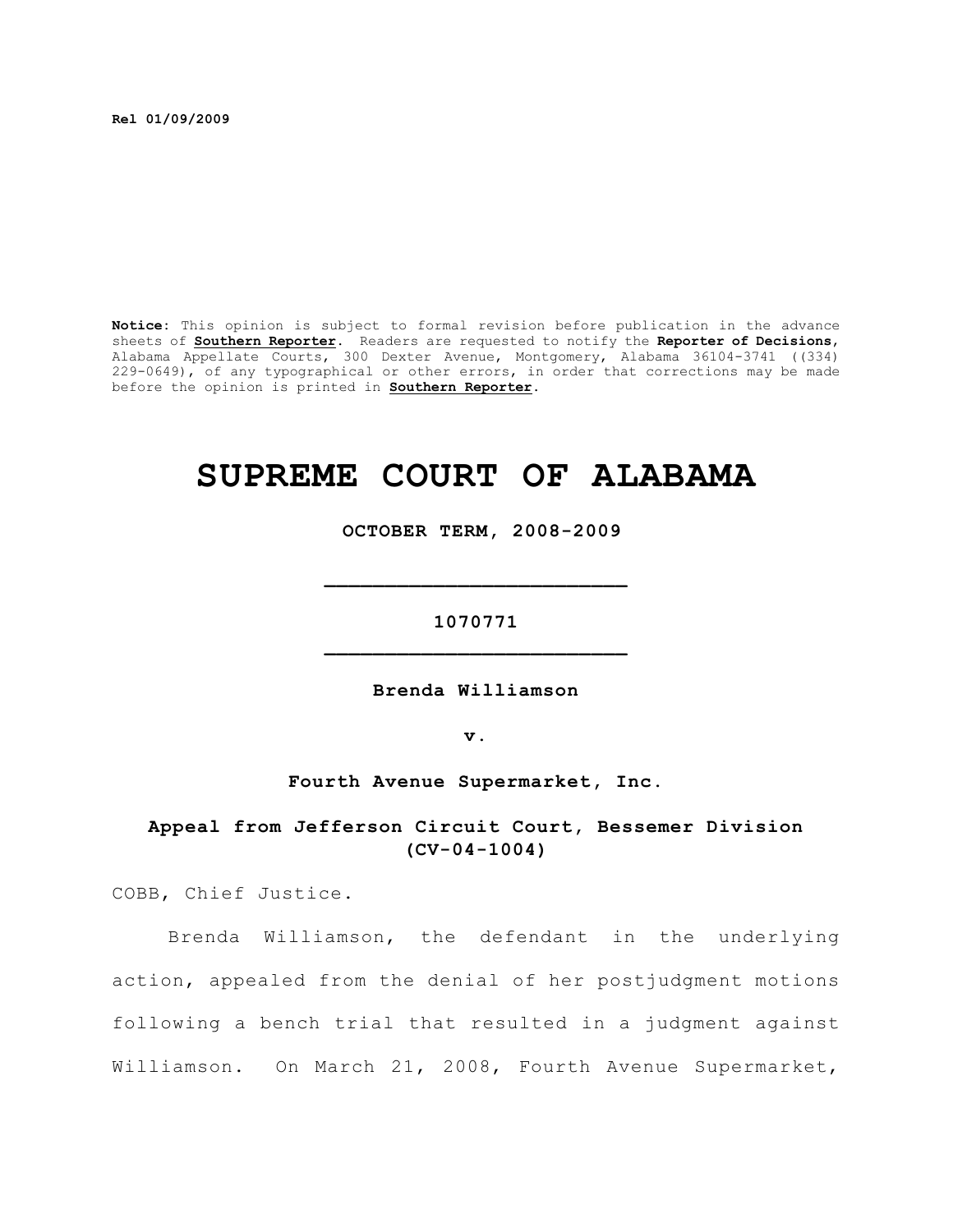Inc. ("the Supermarket"), the plaintiff below, filed a motion to dismiss Williamson's appeal as untimely. On April 15, 2008, this Court advised the parties that it would consider the motion to dismiss at the time of the submission of the case on the merits. The case has been submitted on the merits; we grant the motion and dismiss the appeal.

# Facts and Procedural History

On August 5, 2004, the Supermarket sued Williamson, a former employee, seeking to recover money Williamson had allegedly embezzled from the Supermarket. On September 14, 2007, following a bench trial in this case, the trial court found Williamson liable to the Supermarket for embezzlement and entered a judgment in favor of the Supermarket in the amount of \$503,776.48.

On Sunday, October 14, 2007, Williamson electronically filed consolidated postjudgment motions in which she sought various forms of postjudgment relief under Rules 52(b) and 59, Ala. R. Civ. P. The trial court did not rule on Williamson's consolidated postjudgment motions, and they were denied by operation of law pursuant to Rule 59.1, Ala. R. Civ. P. On February 26, 2008, Williamson filed a notice purporting to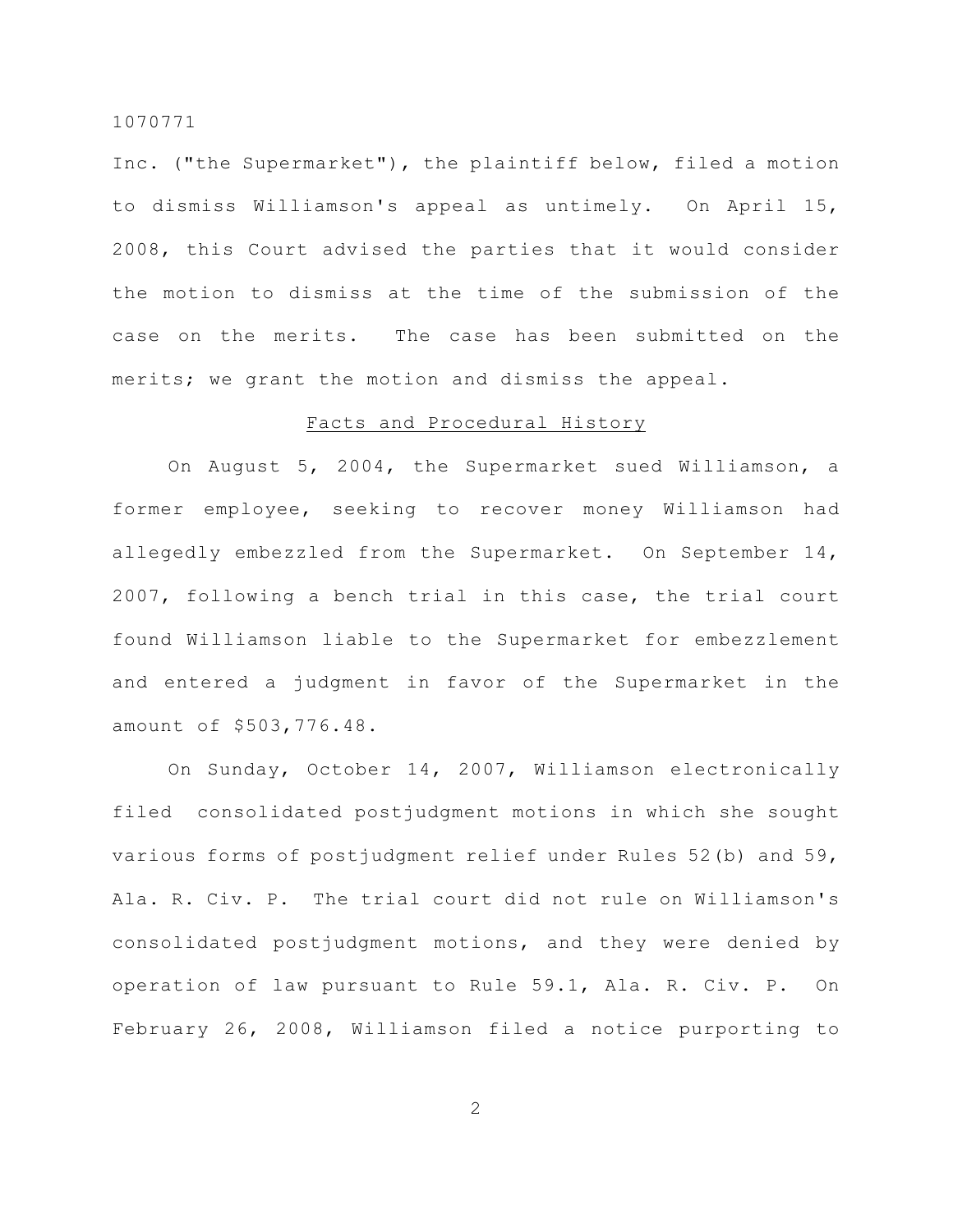appeal from the denial by operation of law of her postjudgment motions. See Rule 59.1, Ala. R. Civ. P. The Supermarket filed a motion to dismiss Williamson's appeal as untimely. We now address the Supermarket's motion to dismiss.

## Standard of Review

"On questions of subject-matter jurisdiction, this Court is not limited by the parties' arguments or by the legal conclusions of the trial and intermediate appellate courts regarding the existence of jurisdiction. Rather, we are obligated to dismiss an appeal if, for any reason, jurisdiction does not exist. See Ex parte Smith, 438 So. 2d 766, 768 (Ala. 1983) ('Lack of subject-matter jurisdiction may not be waived by the parties and it is the duty of an appellate court to consider lack of subject-matter jurisdiction ex mero motu.' (citing City of Huntsville v. Miller, 271 Ala. 687, 688, 127 So. 2d 606, 608 (1958)))."

Ex parte Alabama Dep't of Human Res., [Ms. 1070042, June 20, 2008] \_ So. 2d \_, \_ (Ala. 2008).

# Analysis

"The filing of a timely notice of appeal is a jurisdictional act." Painter v. McWane Cast Iron Pipe Co., 987 So. 2d 522, 529 (Ala. 2007) (citing Lewis v. State, 463 So. 2d 154, 155 (Ala. 1985)). "An appeal shall be dismissed if the notice of appeal was not timely filed to invoke the jurisdiction of the appellate court." Rule 2(a)(1), Ala. R.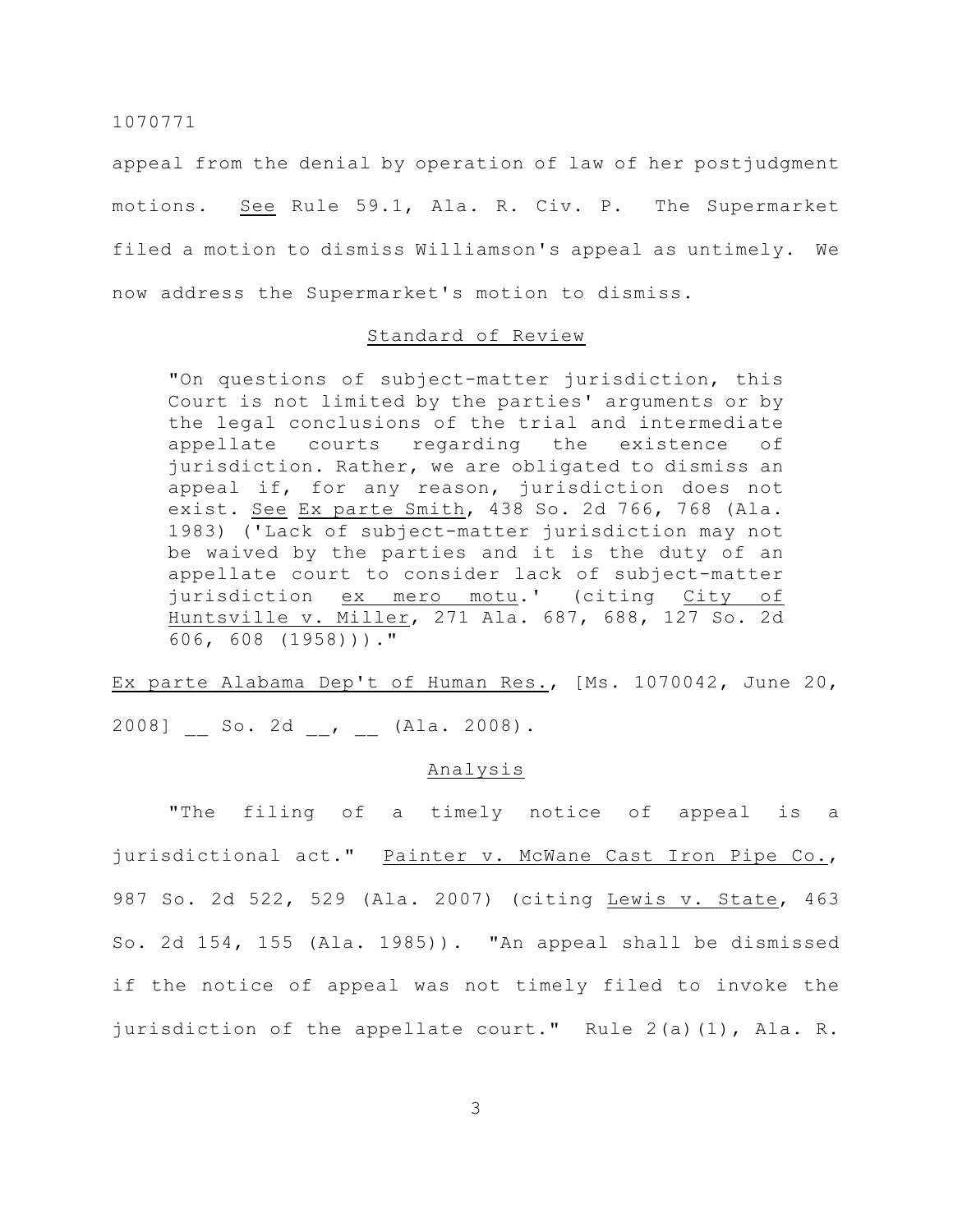App. P. See also Ex parte Alabama Dep't of Human Res., So. 2d at  $($  "[W]e are obligated to dismiss an appeal if, for any reason, [subject-matter] jurisdiction does not exist." (citing Ex parte Smith, 438 So. 2d 766, 768 (Ala. 1983)).

Williamson argues that her notice of appeal filed on February 26, 2008, was timely because, according to Williamson, the 42-day period in which to file an appeal began to run on Tuesday, January 15, 2008, and ended on February 26, 2008. Williamson reasons that, because Rule 59.1, Ala. R. Civ. P., allows the trial court to rule on a postjudgment motion until the end of the 90th day following the filing of the motion, the motion cannot be deemed denied as a matter of law until 12:00 midnight on the day after the trial court fails to rule on the motion within the time specified in Rule 59.1, Ala. R. Civ. P. Williamson argues that, in her case, because the 90th day fell on the weekend of January 12-13,  $2008<sub>1</sub><sup>1</sup>$  the last day of the period in which the trial court

 $1B$ oth parties arque that Williamson's motions should be deemed filed on Monday, October 15, 2007, because they were filed electronically on a Sunday. Under the facts of this case, we need not address the effect of Williamson's filing her postjudgment motions on a Sunday in determining how long her motions were considered "pending in the trial court" under Rule 59.1, Ala. R. Civ. P. Whether the motions are considered to have been "pending in the trial court," Rule 59.1, Ala. R.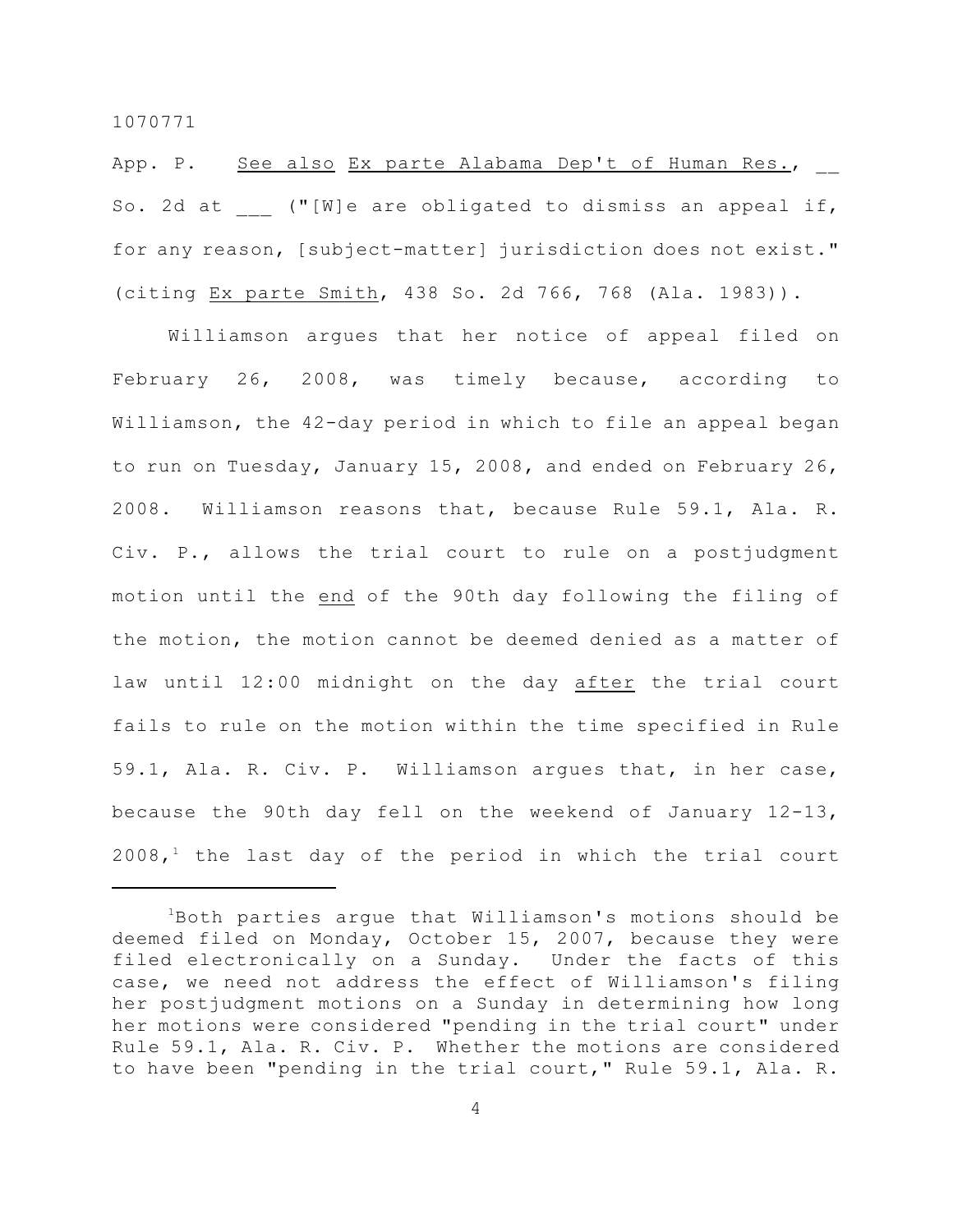could rule was Monday, January 14, 2008. Therefore, according to Williamson, the time in which to file an appeal did not begin to run until 12:00 a.m. on January 15, 2008, immediately after the time for the trial court to rule on her motion expired; thus, she argues, her February 26, 2008, notice of appeal was timely filed 42 days from that date. In support of her argument, Williamson relies on Ex parte Leroy Hill Coffee Co., 937 So. 2d 508, 509-10 (Ala. 2006), in which this Court stated, "On [Wednesday,] December 21, 2005, the 91st day after each party had filed its postjudgment motion, all remaining [postjudgment] motions were denied by operation of law."

Despite the above statement in Leroy Hill Coffee, the language of the applicable rules of civil and appellate procedure, as well as the overwhelming majority of our caselaw both before and after Leroy Hill Coffee, makes clear that a postjudgment motion is not deemed to have been denied at some point in time after the trial judge fails to rule on the postjudgment motion by the end of the period specified in Rule

Civ. P., beginning on Sunday, October 14, 2007, or on Monday, October 15, 2007, the expiration of the 90-day period would have fallen on the weekend of January 12-13, 2008. Thus, in either case, the motions were denied by operation of law on Monday, January 14, 2008. See Richburg v. Cromwell, 428 So. 2d 621, 622 n.1 (Ala. 1983).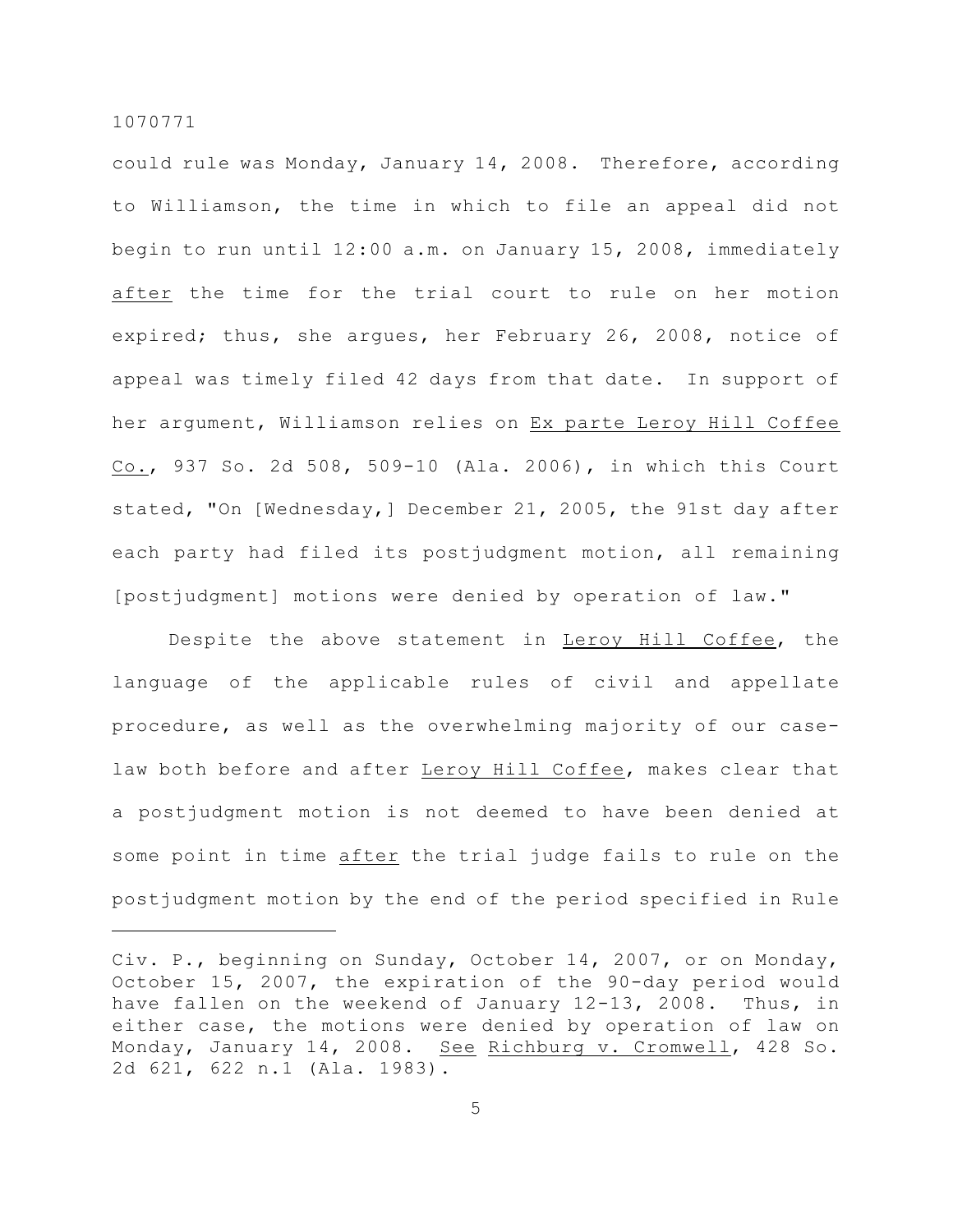59.1; rather, absent a valid extension of the 90-day period specified in the Rule, the trial court's failure to rule on the motion by end of the 90th day, in and of itself, is the same as a denial of the motion on that 90th day. Rule 59.1 states:

"No post-judgment motion filed pursuant to Rules 50, 52, 55, or 59 shall remain pending in the trial court for more than ninety (90) days .... A failure by the trial court to dispose of any pending post-judgment motion within the time permitted hereunder, or any extension thereof, shall constitute a denial of such motion as of the date of the expiration of the period."

(Emphasis added.) See also, e.g., Rabb ex rel. Cobb v. Estate of Harris, 953 So. 2d 401, 403 & n.1 (Ala. 2006) (holding that a postjudgment motion filed on March 25, 2005, was denied by operation of law on June 23, 2005, the 90th day after the filing of the motion); State v. Redtop Market, Inc., 937 So. 2d 1013, 1014 (Ala. 2006) (plurality opinion) (holding that a postjudgment motion filed on February 27, 2004, was denied by operation of law on May 27, 2004, the date on which "the 90-day period during which a postjudgment motion may remain pending expired pursuant to Rule 59.1, Ala. R. Civ. P."); New Addition Club, Inc. v. Vaughn, 903 So. 2d 68, 72 (Ala. 2004) ("The trial court did not rule on the ... motion for a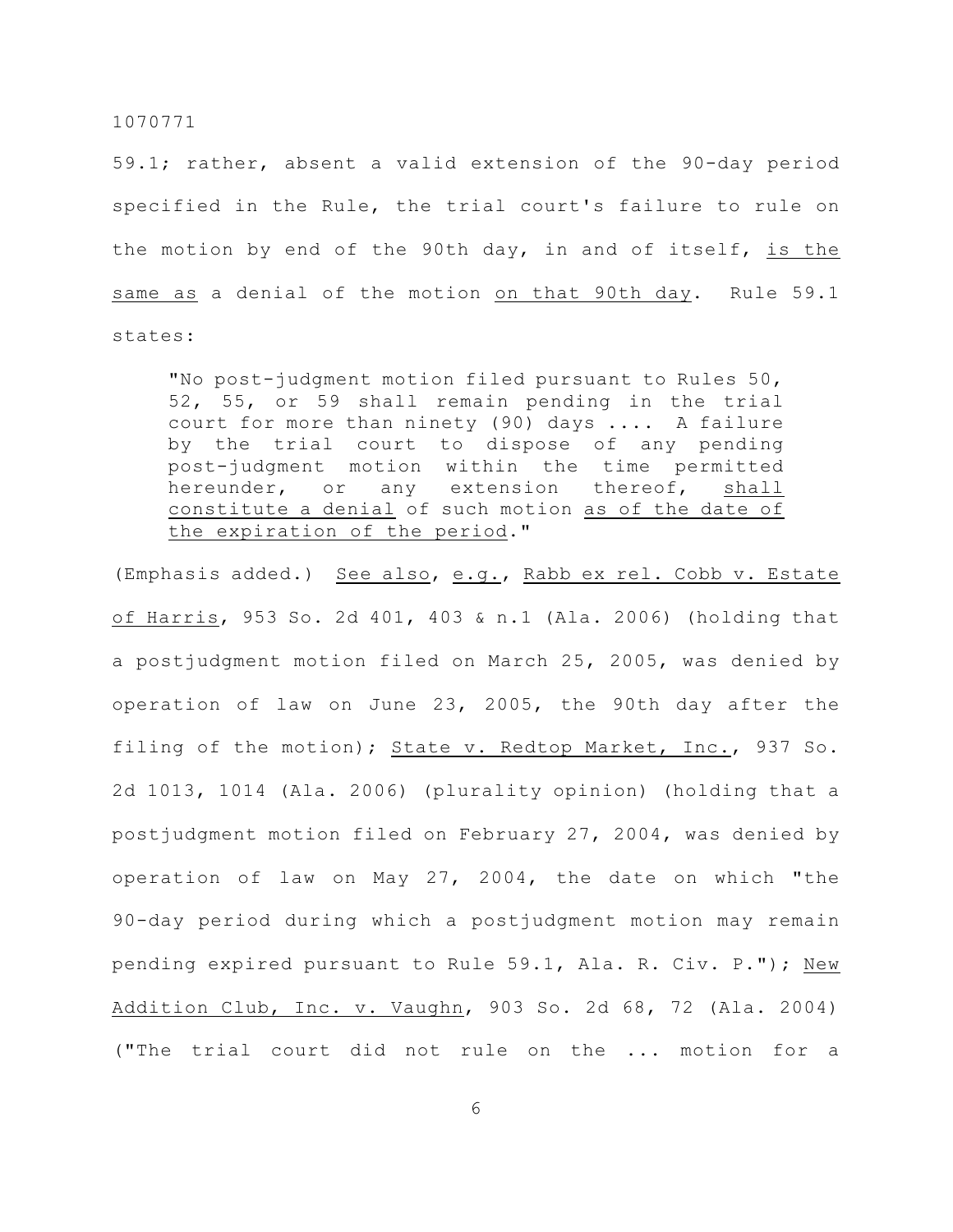judgment as a matter of law or for a new trial. Therefore, pursuant to Rule 59.1, Ala. R. Civ. P., the motion was denied by operation of law 90 days after it was filed. ... [T]he [postjudgment] motion is deemed to have been filed on July 2, 2003. Ninety days later, on September 30, 2003, the motion was denied by operation of law." (citing Rule 59.1, Ala. R. Civ. P.)(footnote omitted)); Kmart Corp. v. Perdue, 708 So. 2d 106, 107 (Ala. 1997) ("On the 91st day from the filing of these [postjudgment] motions, the trial court entered an order purporting to grant the motion for a new trial, holding that it had erred in denying the defendants' objection to the general verdict forms. However, because the motion was not ruled on within 90 days, the motion was deemed to have been denied. Thus, the court's order entered on the 91st day was a nullity."); Richburg v. Cromwell, 428 So. 2d 621, 622 note (Ala. 1983) ("Rule 59.1, [Ala. R. Civ. P.], provides that [postjudgment] motions, if not ruled upon by the trial judge, are deemed denied by operation of law as of the ninetieth day ....").

To eliminate any confusion caused by contrary or imprecise language in previous caselaw, we now reiterate that,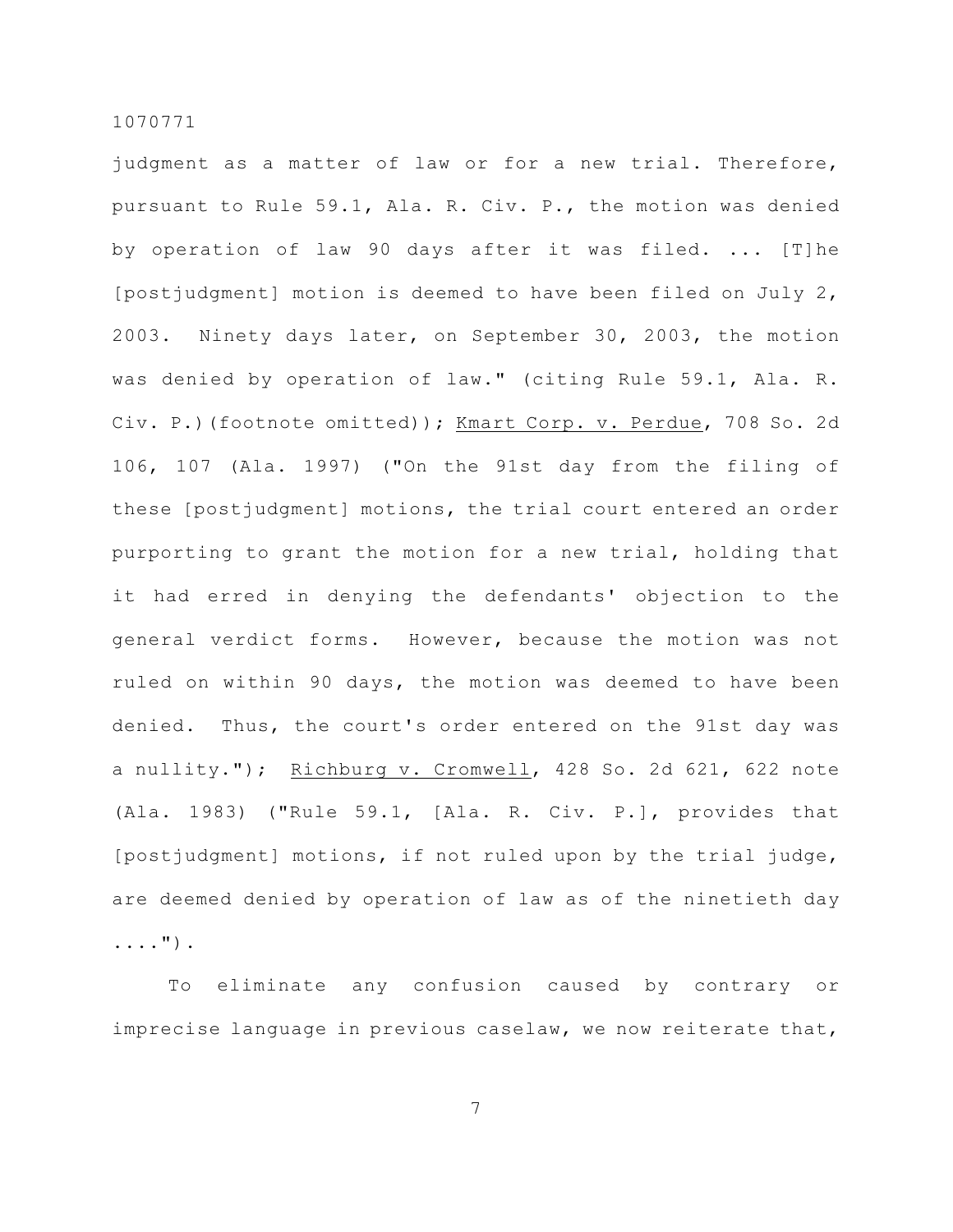consistent with the express language of Rule 59.1, Ala. R. Civ. P., a failure by the trial court to dispose of any postjudgment motion during the period specified in Rule 59.1 constitutes a denial of the motion "as of the date of the expiration of the period." Rule 59.1, Ala. R. Civ. P. That is, a postjudgment motion not otherwise ruled upon is denied as a matter of law on the 90th day after the motion is filed, or, where applicable, on the last day of any extension of the 90-day period. The 42-day "time for filing a notice of appeal shall be computed from the date of denial of such motion by operation of law, as provided for in Rule  $59.1$ ." Rule  $4(a)(1)$ , Ala. R. App. P. Thus, the time for filing a notice of appeal begins to run on the 90th day following the filing of a postjudgment motion, absent a ruling on the motion by the trial court or a valid extension of the 90-day period. To the extent Leroy Hill Coffee or any other previous case indicates otherwise, those cases are hereby expressly overruled.

The expiration of the 90-day period during which Williamson's postjudgment motions were allowed to remain pending in the trial court fell on the weekend of January 12- 13, 2008. Therefore, Williamson's postjudgment motions were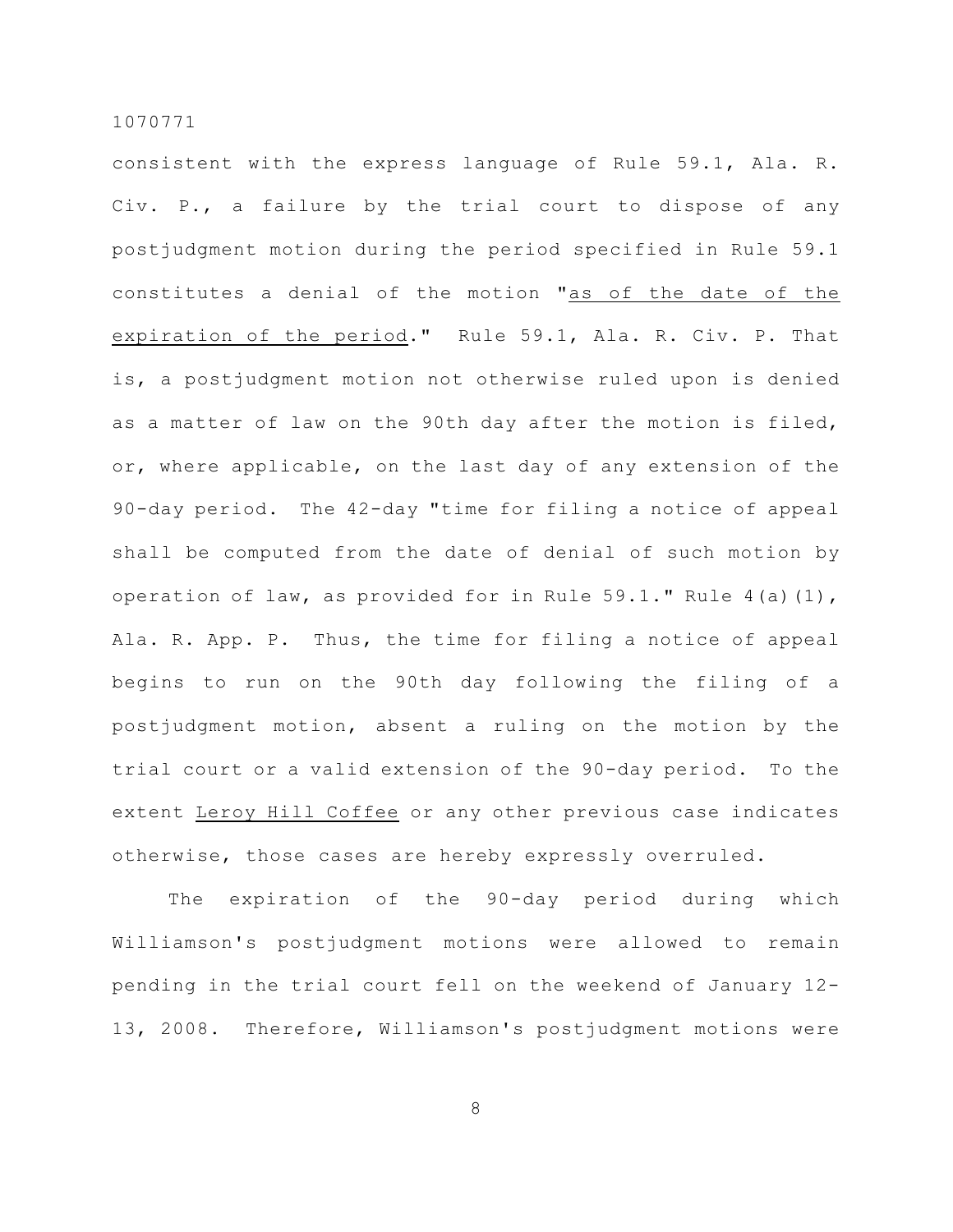denied by operation of law on Monday, January 14, 2008. See Rule 59.1, Ala. R. Civ. P. (providing that "[n]o post-judgment motion filed pursuant to Rules ... 52 ... or 59 shall remain pending in the trial court for more than ninety (90) days," and that a trial court's failure to dispose of any pending postjudgment motion within that time "shall constitute a denial of such motion"); Rule 6(a), Ala. R. Civ. P. ("In computing any period of time prescribed ... by these rules ... the day of the act, event, or default from which the designated period of time begins to run shall not be included. The last day of the period so computed shall be included, unless it is a Saturday, a Sunday, or a legal holiday, ... in which event the period runs until the end of the next day which is not a Saturday, a Sunday, or a legal holiday."); Richburg, 428 So. 2d at 622 note ("[I]n this case, the ninetieth day was a Sunday, and under Rule 6, [Ala. R. Civ. P.], the [postjudgment] motion would have been carried over to the ninety-first day."). Accordingly, Williamson had until February 25, 2008, 42 days after January 14, 2008, to timely file a notice of appeal. See Rule 4(a)-(b), Ala. R. App. P. (allowing 42 days in which to appeal from the denial of a